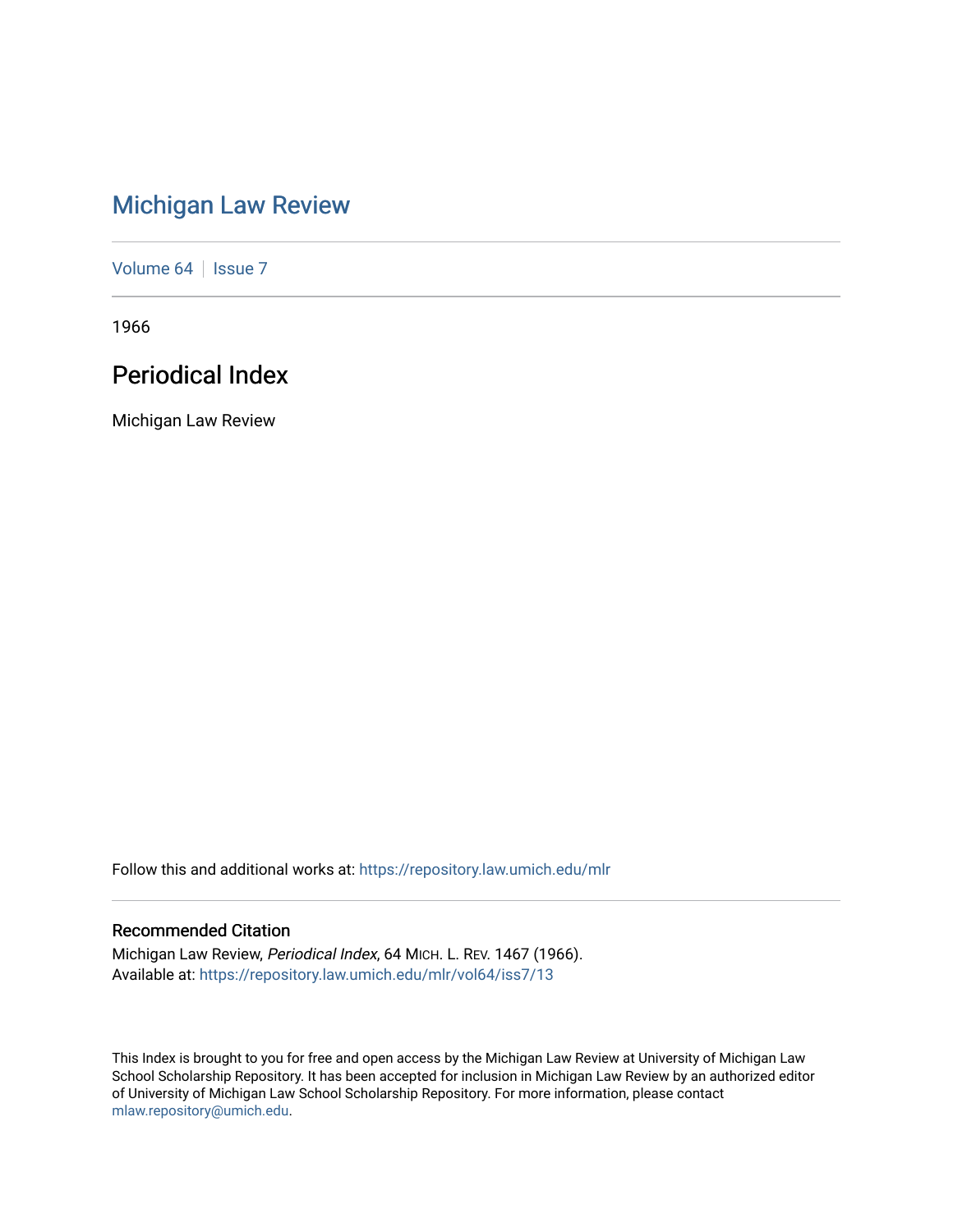# **PERIODICAL** INDEX

This index includes *articles, comments* and some of the longer *notes* which have appeared in leading law reviews since the publication of the last issue of this *Review.*  (a) indicates a leading article.

## ADMINISTRATIVE LAW

Administrative law: burden of proof and scope of review. (a) Louis L. Jaffe. 79 Harv. L. Rev. 914-20 (March).

Off-the-record consultations and the revised model state administrative procedure act. 64 Mich. L. Rev. 1086-1106 (April).

#### ANTITRUsr LAW

See also *Federal Trade Commission.*  Eine kleine juristische schlummergeschichte. 79 Harv. L. Rev. 921-33 (March).

The rule of reason and the per se concept: price fixing and market division. (a) Robert H. Bork. 75 Yale L.J. 373-475 (Jan.).

#### APPELLATE ADVOCACY

The art of appellate advocacy. (a) Jason L. Honigman. 64 Mich. L. Rev. 1055-68 (April).

#### APPORTIONMENT

The case for district court management of the reapportionment process. ll4 U. Pa. L. Rev. 504-29 (Feb.).

#### **BANKRUPTCY**

The relative priority of small business administration liens: an unreasonable extension of federal preference? 64 Mich. L. Rev. 1107-34 (April).

# BIOGRAPHY

Joseph Story: the great term. (a) Gerald T. Dunne. 79 Harv. L. Rev. 877-913 (March).

### CIVIL 'RIGHTS

See *Removal of Cases.* 

#### CONFLICT OF LAWS

Choice of procedure in diversity cases. 75 Yale L.J. 477-86 (Jan.).

Conflict of laws-a rationale of jurisdiction. (a) Roy Moreland. 54 Ky. L.J. 171-89 (Winter).

#### **CORPORATIONS**

#### See *Taxation.*

# CRIMINAL LAW

A critical view of the uniform crime reports. (a) Sophia M. Robison. 64 Mich. L. Rev. 1031-54 (April).

Uniform crime reports. (a) Peter P. Lejins. 64 Mich. L. Rev. 1011-30 (April).

### EVIDENCE

Developments in the law-confessions. 79 Harv. L. Rev. 935-1119 (March).

#### FAMILY LAW

Ten years of Kentucky domestic relations law, 1955-1965. (a) Frederick W. Whiteside, Jr. 54 Ky. L.J. 206-42 (Winter).

#### FEDERAL TRADE COMMISSION

Small business before the federal trade commission. 75 Yale L.J. 487-503 (Jan.).

#### **GUARDIANSHIP**

Toward uniform guardianship legislation. (a) William F. Fratcher. 64 Mich. L. Rev. 983-1010 (April).

#### , INTERNATIONAL LAW

A passing glimpse at diplomatic immunity. (a) Warren W. Koffler. 54 Ky. L.J. 259-67 (Winter).

#### INTERSTATE COMMERCE

The role of the ICC in the administra• tion of the national transportation policy. (a) J. C. D. Blaine. 44 N.C.L. Rev. 357-79 (Feb.).

#### KENTUCKY LAW

The third annual Kentucky court of appeals review. 54 Ky. L.J. 285-422 (Win• ter).

#### LABOR LAw

Strike violence: the need for federal injunctions. (a) Frank H. Stewart and Robert J. Townsend. 114 U. Pa. L. Rev. 459-86 (Feb.).

Toward expediting labor injunctions under  $\S$  10( $l$ ) of the Taft-Hartley act. 18 Stan. L. Rev. 843-58 (April).

Union officer election provisions of the labor-management reporting and disclo• sure act of 1959. (a) James R. Beaird. 51 Va. L. Rev. 1306-40 (Nov.).

#### **NARCOTICS**

Drug addiction: a personal view. (a) Joseph R. Rosenbloom. 54 Ky. L.J. 268-  $80$  (Winter).

[ 1467]